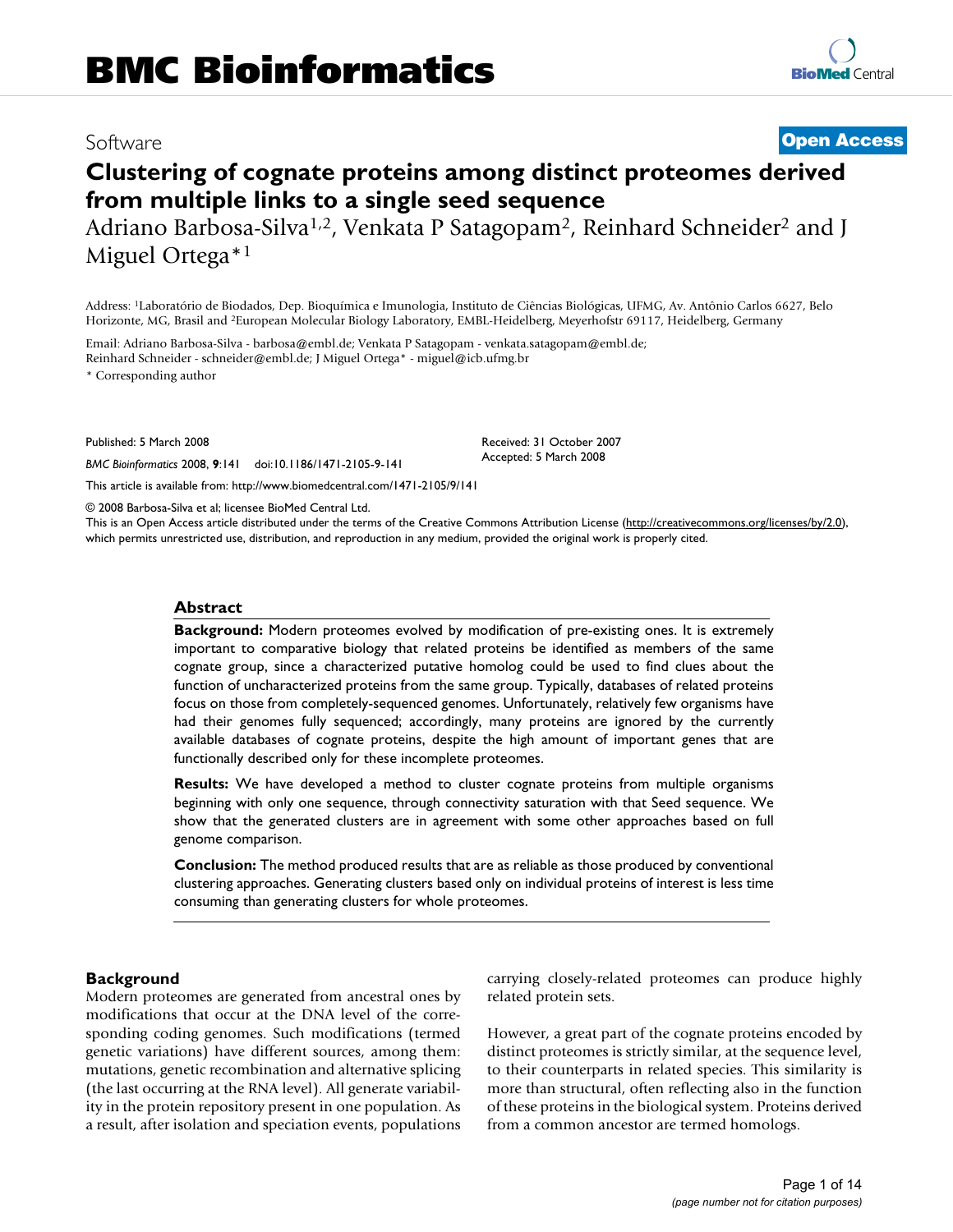There are different subtypes of homology relationships attributed to proteins based on an evolutionary point of view. Among these, we highlight those proposed by Sonnhammer and Koonin [1] which defines orthologs, inparalogs and out-paralogs as subtypes of homolog protein/genes, which can be operationally used by bioinformatics tools.

Several approaches have been designed to cluster related sequences from different organisms into the same ortholog group. Some of them use either all-versus-all alignments among different species [2] or pair-wise alignment among target organisms [3] as well. Each of these techniques is based on information deposited for fully sequenced genomes, and generate distinct ortholog groups using customized algorithms or thresholds in their searches [4-6].

Despite the prosperity of methods for definition of ortholog proteins among complete proteomes, there are few developments when it is desired to define such groups when poorly sequenced or unfinished proteomes are included in the search. Furthermore, most of the available methods are used in a high-throughput way, considering the whole protein dataset.

Here, we propose a methodology for finding highlyrelated groups of proteins to one single desired Seed sequence, classifying each of them as potential orthologs or in-paralogs into complete and or unfinished proteomes.

# **Methods**

# *Algorithm*

#### *Input dataset*

Seed Linkage runs using as input a fasta formatted database and a MySQL [7] table that contains taxonomic information (obtained from NCBI Taxonomy database) for all sequences contained in the database. The fasta file is expected to contain seed sequences and all candidate sequences with which one aims to establish a clustering relationship. Using the access to the MySQL database the program automatically recognizes which sequence belongs to which organism, a procedure that facilitates the setup and limits BLAST searches to the set of interest (the ongoing hits). We have tested and established the best thresholds that allows a sequence to be selected as a correct member of a group, which allows the possibility of working with sequences from organisms with incompletely-sequenced genomes.

# *Alignment details*

Alignments between sequences are obtained with NCBI BLAST: BLASTp program [8], 10<sup>-10</sup> E-value cutoff, low complexity filter off (-F f), tabular output (-m 8). BLAST parameters specified in the Seed Linkage configuration file can be altered by the user. To minimize the problem of fused genes/domains we defined 50% as the cut-off for both minimum identity and alignment coverage (with the Seed sequence), as explained by Remm *et al*. [3]; this too can be customized.

The main trait that distinguishes the Seed Linkage method from other approaches is the manner by which the alignments are conducted. The seed protein from the Seed Organism is used in a BLAST search against the full database, and the best hit from each organism is used as secondary query sequence. The secondary query is considered a bidirectional best hit subject (BBHsj) for its organism when the original Seed is its best hit from the Seed Organism. The BBHsj is considered as a putative ortholog in that organism; from the information contained in these alignments inparalogs are gathered as described below.

#### *Inparalog search into Seed Organism*

The Seed-to-BBHsj score from the best scoring organism is used as a threshold to limit inparalog inclusion for proteins encoded by the Seed Organism. This means that only inparalog candidates that are more (or equally) similar to the seed sequence than the highest scoring BBHsj will be grouped with the Seed (Figure 1). Besides surpassing the thresholds, an inparalog candidate is grouped only if it shows a BBH relationship with either the Seed or with an already-grouped inparalog.

If the Seed does not establish any BBH relationship with sequences from other organisms, the *inparalog retrieval score limit* in the Seed Organism is set to a minimum value for the parameter called SEED-Inparalogrelative\_score given by the formula:

SEED-Inparalog<sub>relative\_score</sub> = Score\_inparalog\_vs\_SEED/ Score SEED vs SEED (I)

This parameter is set to a default value of 0.3 (see "Results") but can be customized during setup. This means that all inparalog candidates have to present a score that is at least 30% of the score of the Seed against itself. Similarly, for other searches, an inparalog candidate is grouped only if it shows a BBH relationship with either the Seed or with an already grouped inparalog (Figure 1, black or upstream grey diamonds).

# *Inparalog search for Candidate Species*

Candidate Species are organisms where a BBHsj was found by the initial alignment to the Seed. The score of the BBHsj against the Seed is used to limit the inparalog search within this respective species, as shown in Figure 1. Moreover, an inparalog candidate is grouped only if it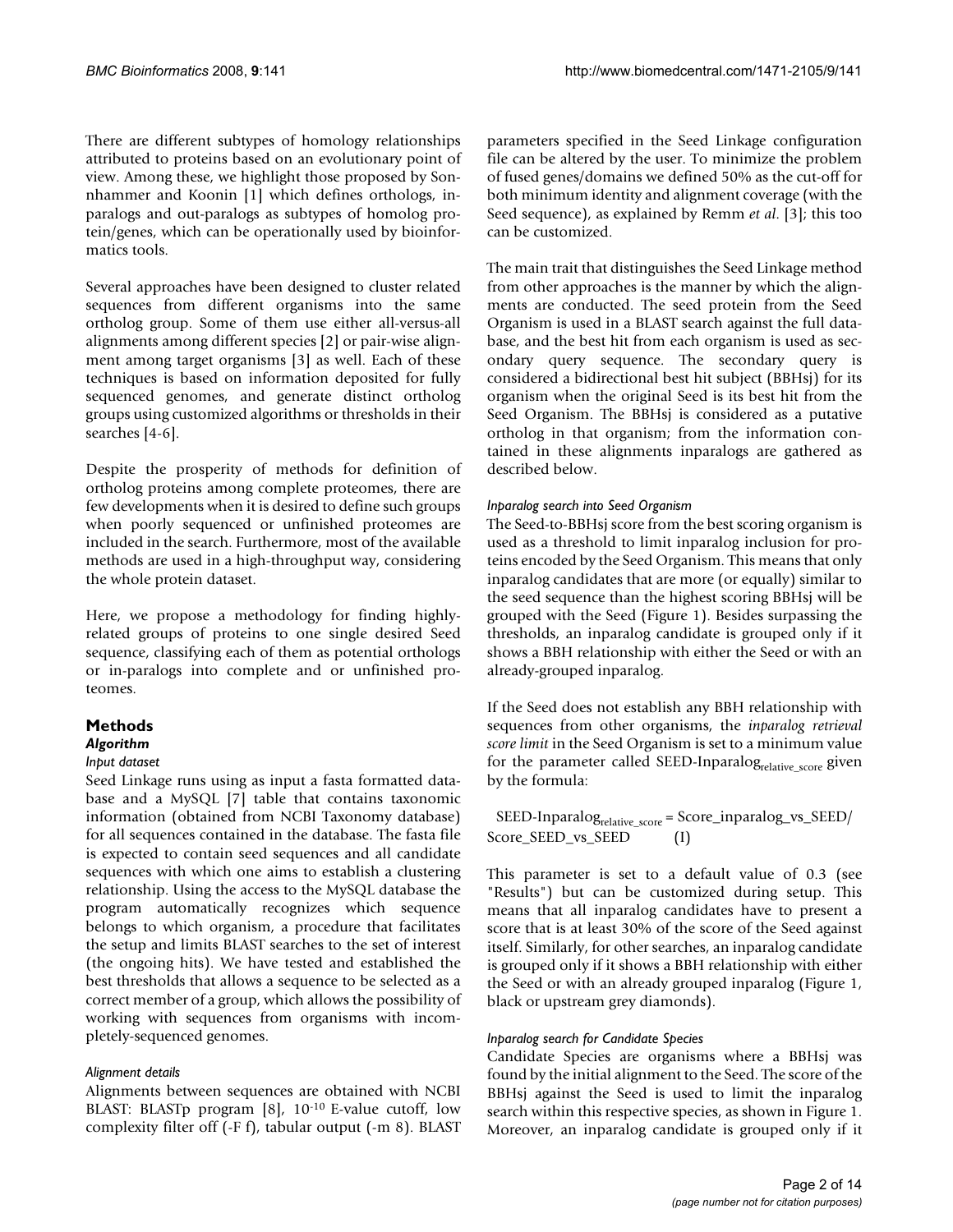

**BBH algorithm adopted for Seed Linkage**. The algorithm starts by aligning the Seed sequence from the Seed Organism (black diamond) to sequences from all other organisms in the database (circles in Candidate Species), searching for a BBH for each Species. The score BBH1 between the Seed and the highest-scoring sequence (black circle in Sp1) defines the *inparalog retrieval score limit* in Seed Organism. The inparalogs for the Seed Organism are those sequences whose alignment score between the Seed and the potential inparalog (grey diamonds) exceeds BBH<sub>1</sub> (dashed boxes within Seed Organism). The BBH scores (BBH<sub>1–4</sub>) are used to filter potential inparalogs (grey circles) from the respective Candidate Species (Sp1-4, respectively) when the BBHsj from each species (black circles) are used as secondary queries against proteins from the Candidate Species genome. These thresholds aim to avoid the inclusion of additional spurious sequences in clusters (white diamonds and circles). Inclusion requires a BBH relationship between candidates (grey symbols to be incorporated) and already grouped sequences (black and grey symbols) within the respective Candidate Species.

shows a BBH relationship with either the BBHsj or with an already grouped inparalog.

# *Iteration*

All inparalogs from the Seed Organism, but not the grouped proteins from the Candidate Species (BBHsj and its inparalogs), are brought to the condition of Seed and the process of clustering is repeated either until it converges or by a limited number of rounds, set by the parameter " $r$ " in the script. The default is  $r = 10$ , but this can also be customized during input. That means that all inparalogs from the Seed Organism are allowed to gather additional inparalogs, plus orthologs and their respective inparalogs in Candidate Species, until at the most the 10<sup>th</sup> search for inparalogs from the Seed Organism is done. However, iterations will always respect the *inparalog retrieval score limit* defined by the original Seed in the Seed Organism; and the score between the added inparalog used as Seed against its BBHsj as threshold to limit the inparalog inclusion from the Candidate Species.

# *Search of almost identical inparalog candidates*

The tree diagram in Figure 2 exemplifies a case of what we term 'hidden inparalogy'. Consider sequence A1 from organism A (as either Seed or BBHsj), and two other sequences A2 and A3 generated by a lineage-specific duplication event so they are more similar to each other than to sequence A1. Then, A2 and A3 will not match A1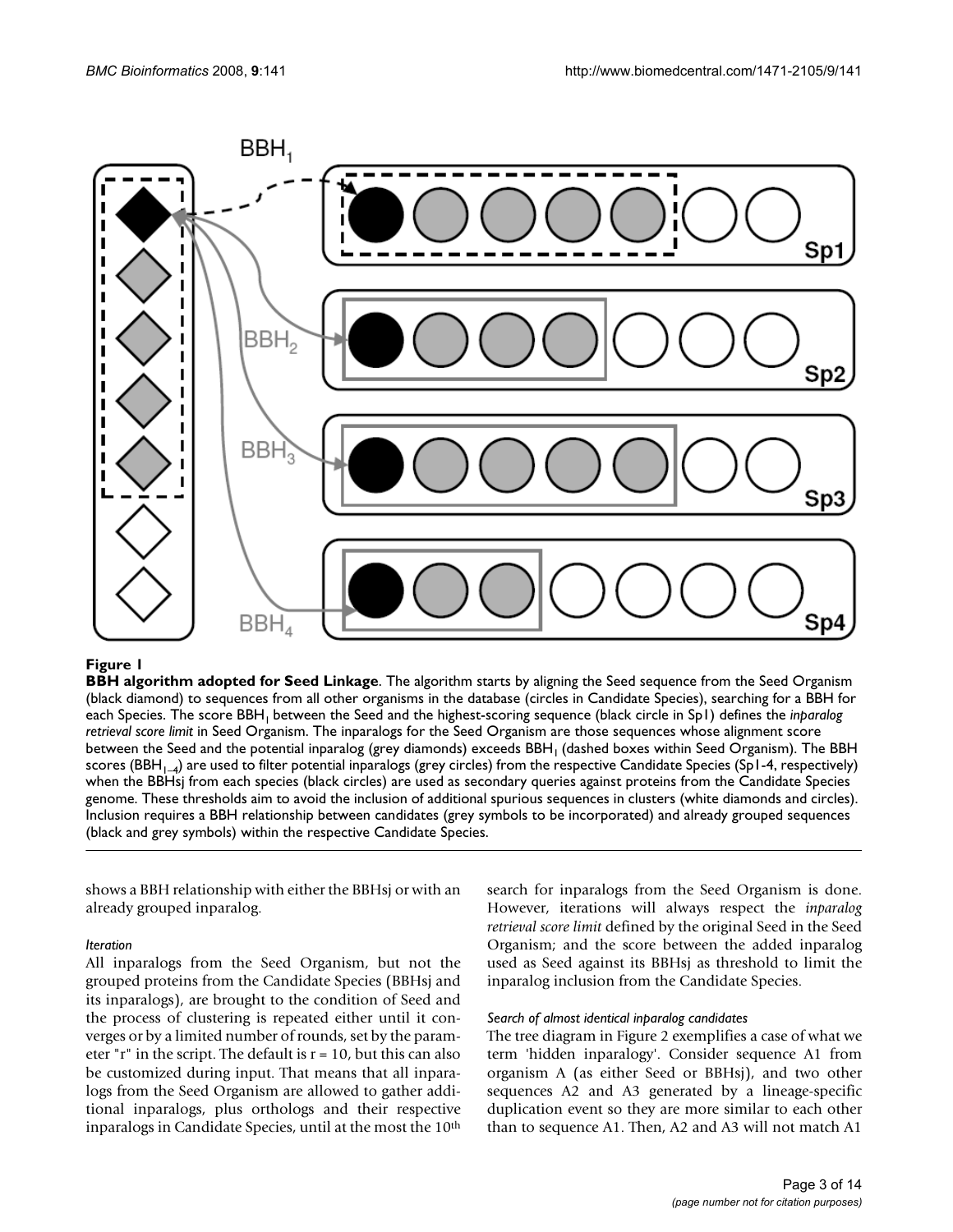

**Distance tree showing very similar inparalogs A2 and A3**. The best hit of sequence A3 (Seed), within organism B, is B1. However, when B1 is reciprocally aligned against sequences from organism A, A2 is the best hit, not A3, since A2 and A3 are very similar inparalogs. B1 is considered to form a BBH with A3 (Seed) if A3 appears at the 2nd position in the reciprocal alignment and A2 has a BBH relationship with A3. Another 'hidden inparalogy' case occurs with inparalog searches beginning with A1 being A2 and A3 inparalog candidates. A2 is considered to form a BBH with A1 (Seed) if A1 appears at the  $2<sup>nd</sup>$  position in the reciprocal alignment and A2 has a BBH relationship with A3.

reciprocally; instead, they will match each other. To solve this problem, when an already-grouped protein (black and grey symbols in Figure 1, e.g. A1) is 2nd in the returned alignment, the candidate is considered to have a reciprocal match, given that the pair A2-A3 does establish a BBH.

#### *Search initiated by a Seed with an almost identical inparalog*

Similar to the previous case, when a sequence A3 from organism A is used as Seed in a search for BBHsj from organism B, often sequence B1 matches reciprocally A3 in the organism A. However, consider sequence A2, an inparalog of A3, being more ancient in Organism A than A3. In this scenario, B1 will match reciprocally A2 instead of A3. To cope with this event, when Seed (e.g. A3) is 2nd in the returned alignment, the candidate is considered to have a reciprocal match, given that the pair A2-A3 actually establishes a BBH.

#### *Batch search*

Though not aiming to generate clusters starting with multiple seed sequences, the Seed Linkage approach permits users to create such clusters by initially defining individual clusters through a batch search executed by the program, followed by the application of disambiguation rules. Thus, the user does not need to verify whether or not Seed sequences may be inparalogs.

#### *Cluster disambiguation*

Considering two clusters *i* and *j*, with size (number of sequences) N*i* and N*j*, we defined four relationships between clusters *i* and *j*:

 $(1)$  *i* is contained in *j*: in this case, if all the sequences of cluster *i* also belongs to cluster *j*, then cluster *i* is deleted.

(2)  $i$  is identical to cluster  $j$ : in this case, just one of the clusters is maintained.

(3) *i* is completely distinct from *j*: in this case both clusters are kept separately.

(4) *i* has elements in common with cluster *j*: in this case, if cluster *j* is larger than cluster *i*, and more than 50% of the sequences in cluster *i* are present in cluster *j*, than clusters *i* and *j* are merged, otherwise they are maintained separately.

#### *Implementation*

#### *Core scripts*

The algorithm described above was implemented as a Linux command line script written in PHP command line interface [9]. The script is connected to a MySQL database where the information regarding to the sequence source database is stored as simple tables. Furthermore, it is also necessary to set a fasta sequence database and the path of the alignment software must be edited in the script. To facilitate database formatting we have developed a configuration file, in which the parameters pertaining to the script can be easily adjusted.

The main package consists of three files, clearly documented. Additional scripts to parse the model databases are provided within the package as Additional file 1.

#### *Algorithm evaluation*

#### *Manually curated database and non-related sequences*

To validate the Seed Linkage approach a manually-curated dataset of 1363 trans-membrane proteins [10] previously grouped into 221 reference clusters was used as Seed against the proteome sequences of the following organisms: *C. elegans* (Cel), *D. melanogaster* (Dme) and *H. sapiens* (Hsa), comprising 19099, 14100 and 35118 sequences, respectively. The rebuilt clusters (RCs) were disambiguated and the resultant clusters were compared to the original reference clusters.

# **Results**

To develop and verify a procedure that results in clusters of proteins linked to seed sequences, we have chosen to assay the same manually-curated database of trans-membrane proteins that was used to verify clusters using the Inparanoid procedure. Briefly, Inparanoid drives auto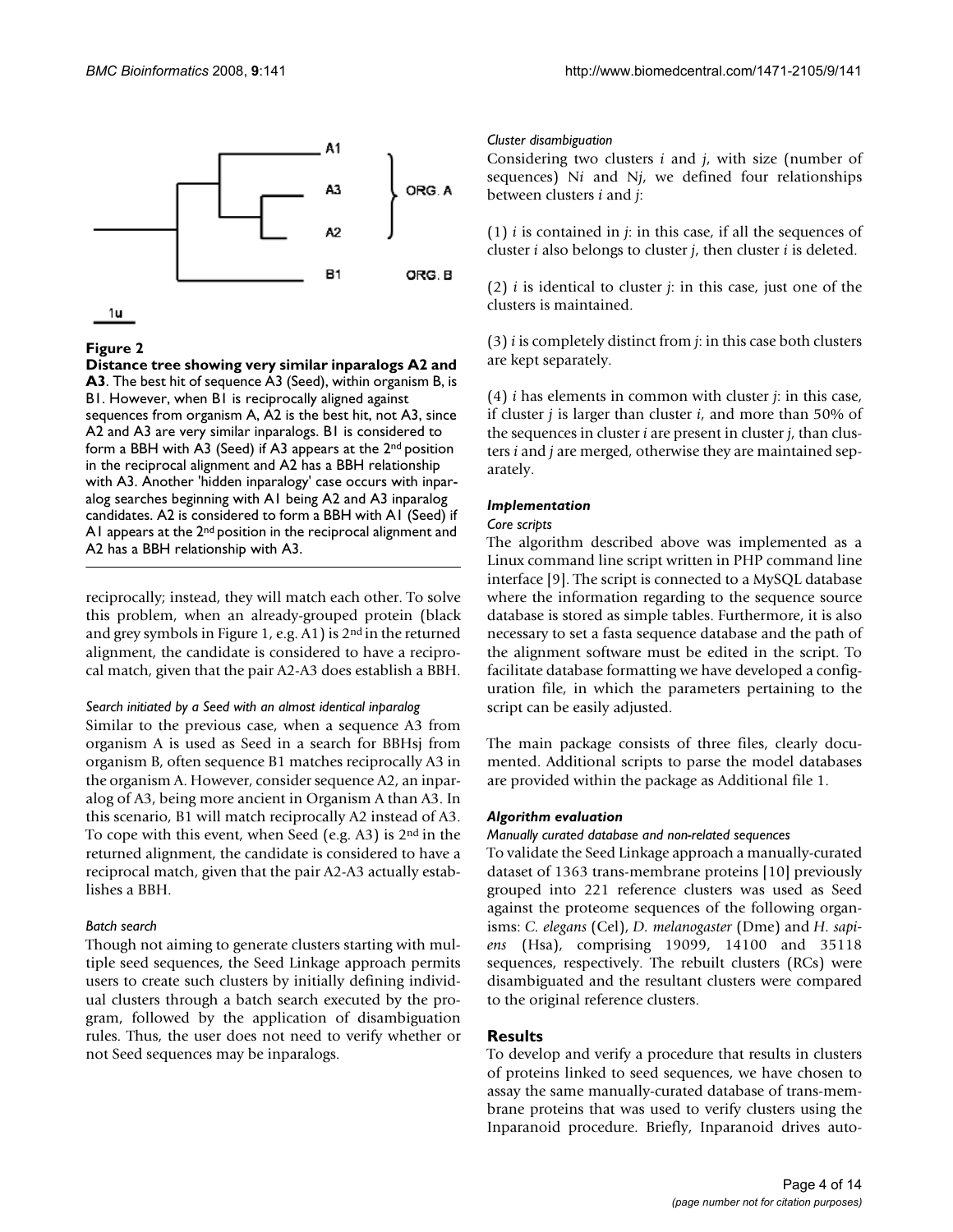matic clustering of orthologs and inparalogs shared by different organisms with completely-sequenced genomes [3,11] or even by multiple proteomes from large taxonomic groups [4]. The manually-curated database contains 1363 sequences that are expected to constitute 221 manual clusters (MCs). The Seed Linkage procedure was applied to each sequence as Seed. As a challenge to correctly form clusters without including additional sequences, the BLAST database also included the complete proteomes from worm, fly and man, adding up to 66,954 entries. Grouped inparalog candidates were then iteratively treated as new Seeds and the resultant clusters were disambiguated.

# *Clustering*

The batch search script provided by the Seed Linkage package was used to run the 1363 individual processes. As detailed in "Methods," only the cutoff for the parameter SEED-Inparalog<sub>relative</sub> score was omitted. Moreover, for the primary analysis (Figures 3, 4, 5, 6, 7, 8), cluster disambiguation was not performed. Of the generated clusters, 114 Seeds (8.36%, belonging to 17 curated clusters) remained as clusters of size 1 (actually not forming clusters), while the remaining 1249 sequences formed clusters whose size ranged from 2 up to 103 sequences (Figure 3). A lesser number of Seeds (173 sequences, 12.6%) participated in the largest clusters (>11 members). Sequences grouped by Seed Linkage always require a BBH relationship with either a Seed or previously grouped sequences so, in this experiment, a total of 7289 BBH events occurred, with 5582 events (76.6%) composed of sequences from the original trans-membrane dataset, and 1707 events involving additional sequences (737 distinct sequences). Thus, additional filtering seemed to be necessary to reduce the chance of mis-inclusion of spurious sequences; some of these might be out-paralogs, which could have diverged significantly to acquire new functionalities [1].

# *Inparalog threshold evaluation*

The thresholds (similarity = 50, alignment coverage = 50 and E-value  $< 10^{-10}$ ) used in BLAST alignments, together with the requirement of a BBH relationship for the sequence to be grouped, were not enough to limit the inclusion of additional sequences. In clusters lacking a reference BBHsj, this could be even more relevant since the search for inparalogs from the Seed Organism might tend to include outparalogs, which iteratively could include undesirable sequences. We decided to investigate two variables potentially useful in this task: raw and relative scores.

# *Raw score*

We graphed the number of sequences from the original (trans-membrane) and additional (complementary proteomes) datasets that were recruited into the RCs against the raw score between each accepted inparalog candidate and either Seed (in Seed Organism) or BBHsj (in Candidate Species). Due to the expected possibility that the same sequence is gathered by different query sequences into distinct clusters, we reported all inclusion events for both original and additional sequences. The analysis was applied to clusters initiated either with or without a BBHsj reference hit (+BBHsj, -BBHsj). Figure 4 shows the raw score distribution in the batch search. For clusters initiated with a BBHsj (Figure 4a), the distribution of raw score resulting in the recruitment of additional sequences (filled symbols) resembles, although in lower proportion, that of original sequences (open symbols). This suggests that additional filtering would not significantly avoid gathering undesirable proteins. In these cases, the score Seed/BBHsj might have acted as a natural *inparalog retrieval score limit* for inparalog inclusion. However, the distribution of raw scores presented during the recruitment of additional sequences in the absence of a BBHsj (Figure 4b, filled symbols) was remarkably concentrated at the low raw scores, indicating that an *inparalog retrieval score limit* could be set to a value such as 400 bits, since 58% of the gathering events for additional sequences were concentrated below this range, as opposed to 19% for original sequences.

# *Relative score*

The second analyzed parameter was the relative score. The ratio between the score of each gathering event and the score of Seed self-alignment was recorded. Again, in the presence of a BBHsj, the distribution of relative scores for the additional sequences is not distinct from those for the original ones (Figure 5a). However, Figure 5 shows that 57% of the gathering events of additional sequences occur in relative score ranges less than or equal to 0.3 (Figure 5b, filled symbols). In the same range, only 8% of gathering events of original sequences happen.

# *Alternative inparalogs thresholds definition*

Considering the results above, we tested raw score 400 and relative score 0.3 as thresholds to minimize the inclusion of additional sequences to the MCs during Seed Linkage rebuilding. Data in Figure 6a shows that gathering events of original sequences represent 34% and 46% of the total alignments in clusters with and without a BBHsj, while gathering events of additional sequences represent 3% and 16%, respectively.

Adopting a threshold for inclusion of sequences with relative score higher than 0.3 (Figure 6b), the percentage of gathering events of original sequences decreased very little (to 33% and 42%, in clusters with and lacking a BBHsj, respectively). Similar behavior was observed for gathering events of additional sequences in clusters with a BBHsj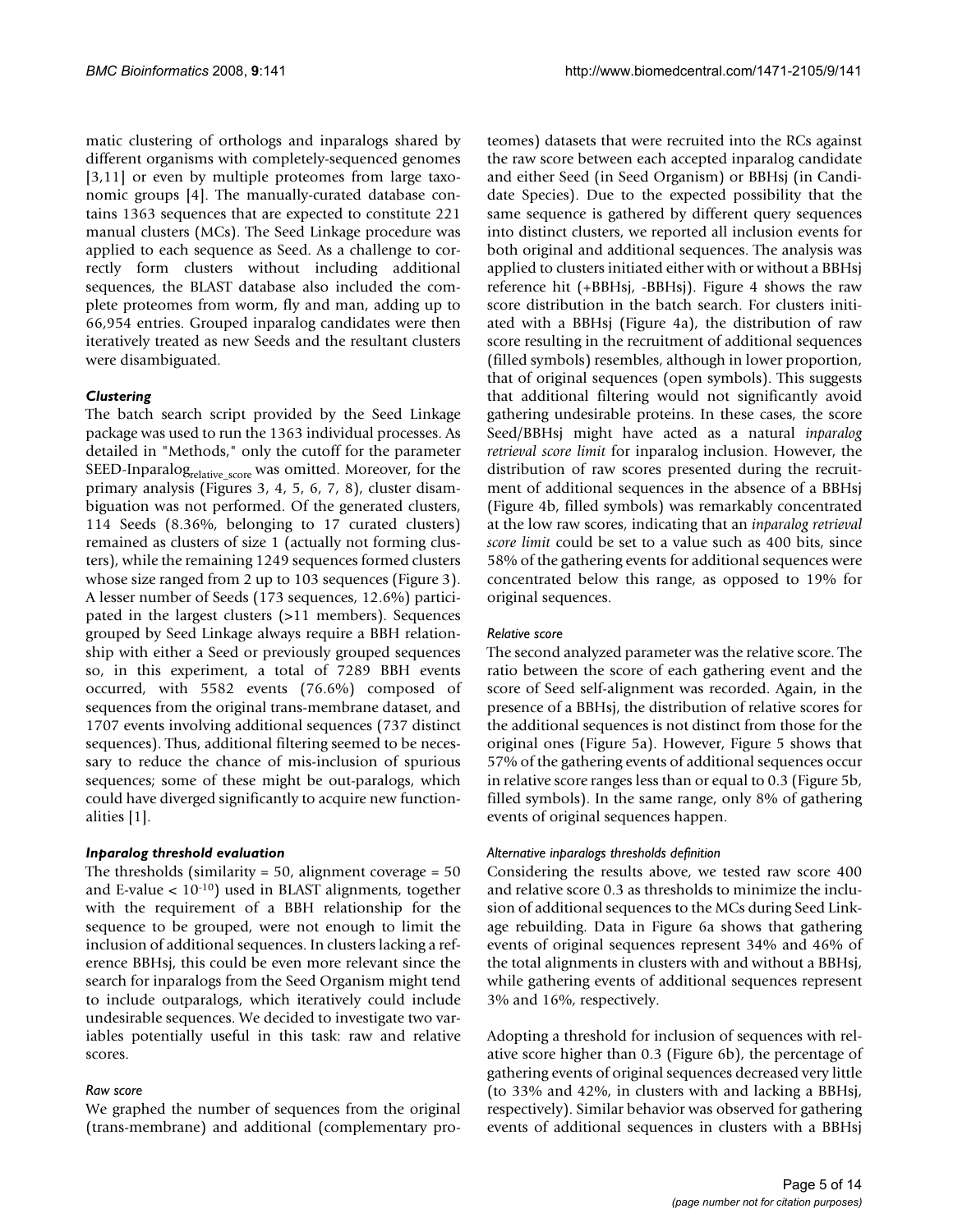

Figure 3 **Distribution of number of sequences clustered by Seeds.**



# Effects of relative and raw scor **Figure 6** e in the percentage of sequences included into rebuild clusters

**Effects of relative and raw score in the percentage of sequences included into rebuild clusters**. Relative score of 0.3 (b) or raw score cutoff of 400 bits (c) were applied. Legend: '+BBHsj', clusters with BBHsj reference sequence;'-BBHsj', clusters lacking a BBHsj reference sequence.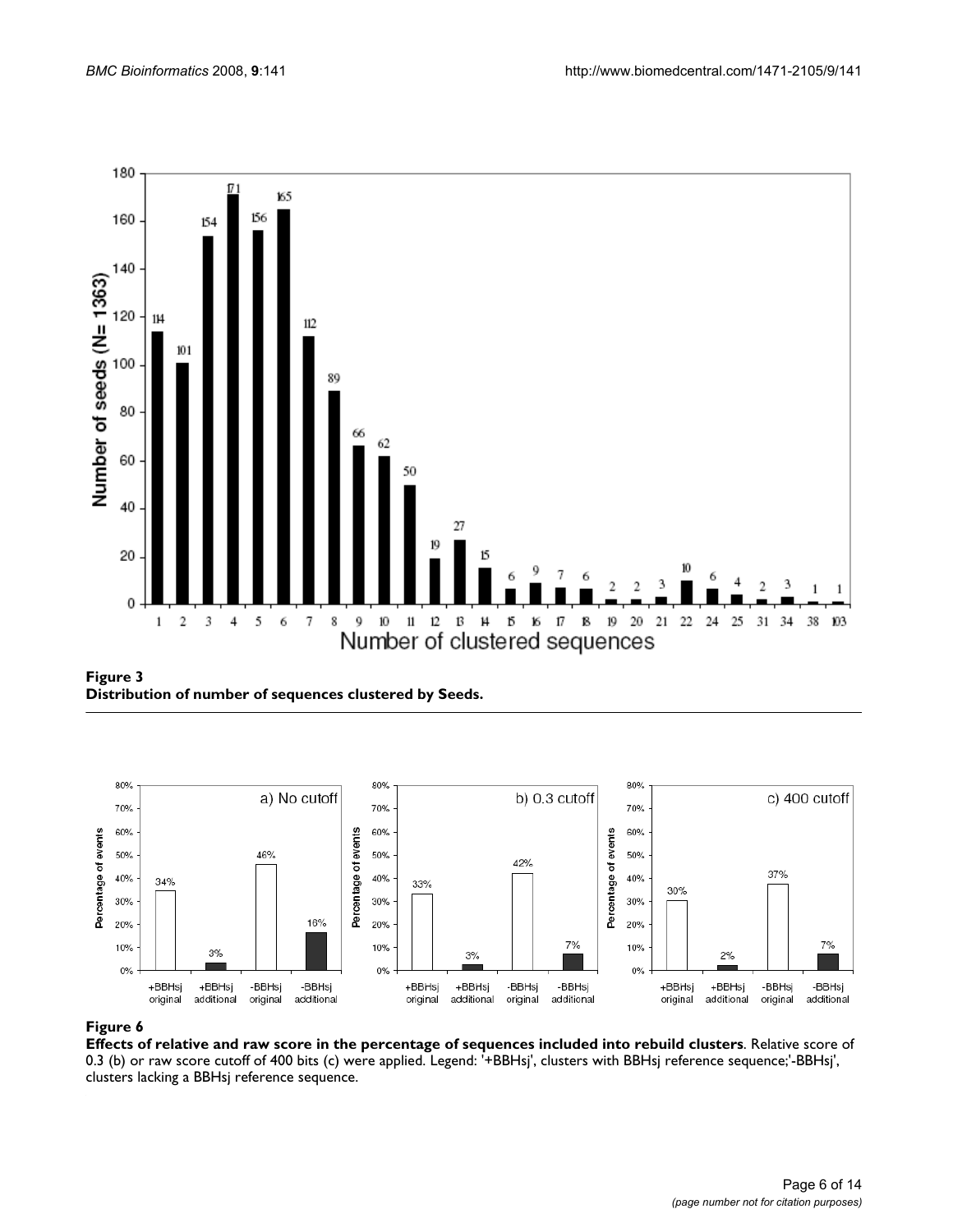

**Raw score distribution in clusters with (a) or lacking (b) a BBHsj reference sequence**. The alignment score to Seed for each gathering event was saved and the percentage of events within each class of score interval (binned in 50-bit increments) was determined. Legend: '+BBHsj original' and '+BBHsj additional', gathering events involving sequences respectively present or absent in manual clusters, in clusters with BBHsj reference sequence; '-BBHsj original' and '-BBHsj additional', gathering events involving sequences respectively present or absent in manual clusters, in clusters lacking a BBHsj reference sequence.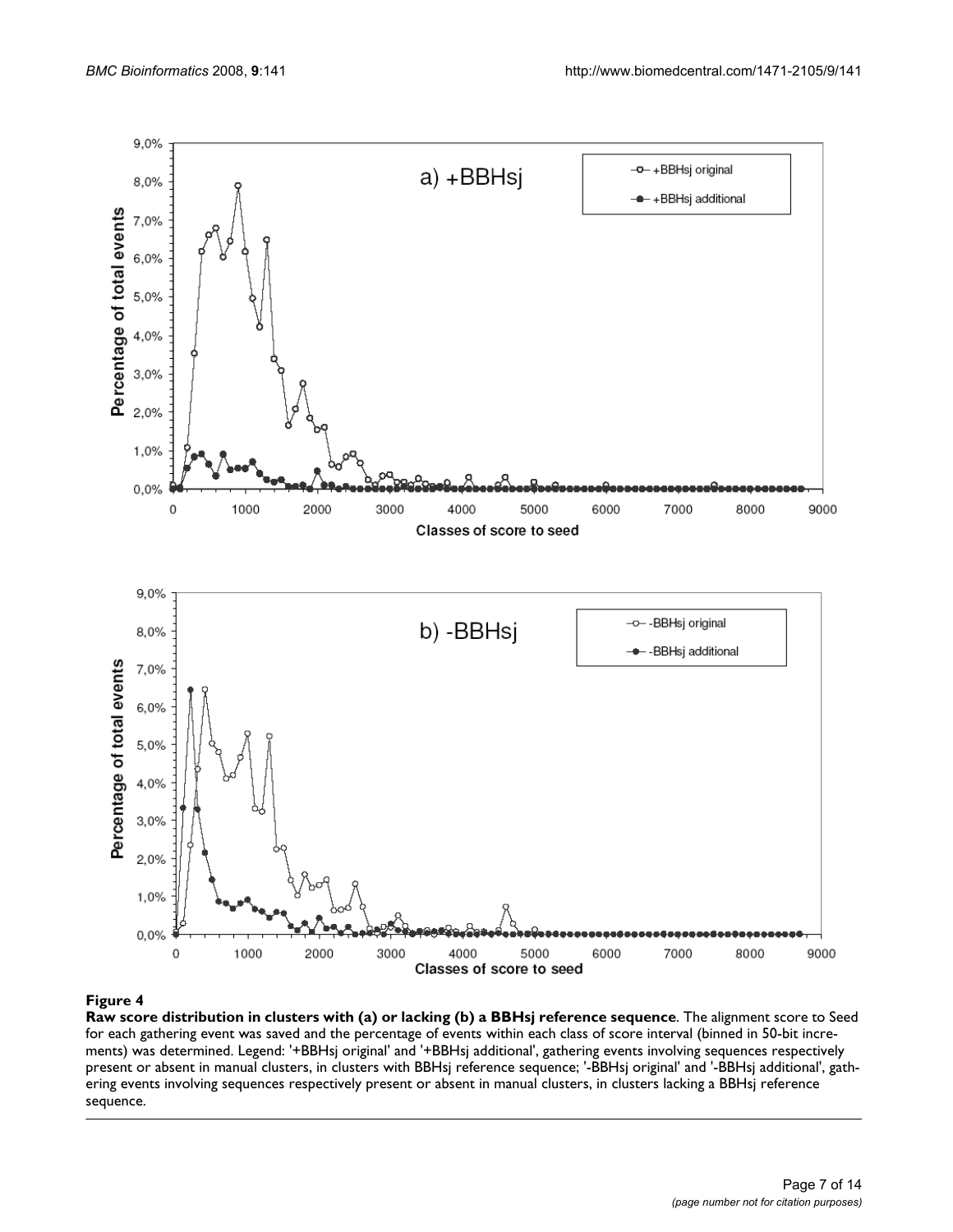

**Relative score distribution in clusters with (a) or lacking (b) a BBHsj sequence**. The alignment score to Seed divided by the score of Seed aligned to itself for each gathering event was saved and the percentage of events within each class of fraction of seed score interval (binned in .1 intervals) was determined. Legend: '+BBHsj original' and '+BBHsj additional', gathering events involving sequences respectively present or absent in manual clusters, in clusters with BBHsj reference sequence; '-BBHsj original' and '-BBHsj additional', gathering events involving sequences respectively present or absent in manual clusters, in clusters lacking a BBHsj reference sequence.

(maintained at 3%). Remarkably, these events decreased to 7% in clusters without a BBHsj. Analyzing the effect of a raw score cutoff of 400 bits (Figure 6c), it is observed that the proportion of gathering events of original sequences decreased slightly more than using the relative score cutoff (Figure 6b), reaching 37% in the clusters lacking a BBHsj, without an effect on the gathering events of additional sequences in absence of BBHsj. Thus, adoption of a cutoff based on relative score 0.3 appears to be more efficient than using a raw scrore 400 cutoff. Furthermore, the adoption of an extra *inparalog retrieval score limit* does not appear to be necessary in when a BBHsj is established. A direct comparison between the two approaches – raw

and relative score – is presented by ROC curves shown in Figure 7. In the presence of a BBHsj (open symbols) the percentage of accumulated original sequences increases linearly as the cutoff is made less stringent. However, for the clustering initiated without a BBHsj (solid symbols) a cutoff less than either 400 (Figure 7a) or 0.3 (Figure 7b) drives the procedure to recruit relatively more additional sequences than original sequences. The use of the relative cutoff appears to be advantageous, so it has been adopted as default.

#### *Post-filtering analysis of remaining additional sequences*

Having applied the 0.3 relative score cutoff to clusters initiated both with and without a BBHsj, an analysis of the order in which the sequences were gathered reveals a curious phenomenon: the inclusion of original sequences after the inclusion of additional ones. Data in Figure 8 indicates that this scenario is frequent ("+Posteriors"), 52% of all events. These events comprise a total of 275 additional sequences, whereas 149 out of them (54.2%) have been gathered before an original one at least once. This might suggest that some gathered additional sequences were not recruited inappropriately. In fact, an analysis of the structural presence of trans-membrane domains (TM) shows that most of the additional sequences gathered with manual sequences *a posteriori* display at least two TM segments (133 out of 149, 89.3%). From the 126 additional sequences gathered at the last position by the algorithm, an additional 20 sequences also displayed at least two TM segments. Thus, possibly 133 plus 20 out of the 275 additional sequences (55.6%) might have had been suitably gathered.

#### *Cluster disambiguation and comparison to manually curated dataset*

After applying the 0.3 threshold to filter all inparalog sequences below or equal to this level in clusters initiated without a BBHsj, the resultant clusters were disambiguated using the rules described in "Methods." After disambiguation, a total of 1638 unique sequences remained in the dataset. This represents an increase of 20% over the initial number of Seeds used, corresponding to the inclusion of 275 additional sequences to the original 1363 ones. As suggested above, some of them (153) might have not been inappropriately gathered, what would represent an increase of just 9.3% in the initial universe of 1363 original sequences.

With disambiguation, the initial 1249 clusters formed by the 1363 seed sequences were reduced to 263 clusters and 38 singlets (which belong to 19 MCs), which approximates the expected number of 221 MCs. Some MCs (59 out of 221, 26.7%) were split into more than one RC, while the remaining 162 MCs (73.3%) were represented by only one RC each. Conversely, 248 out of the 263 RCs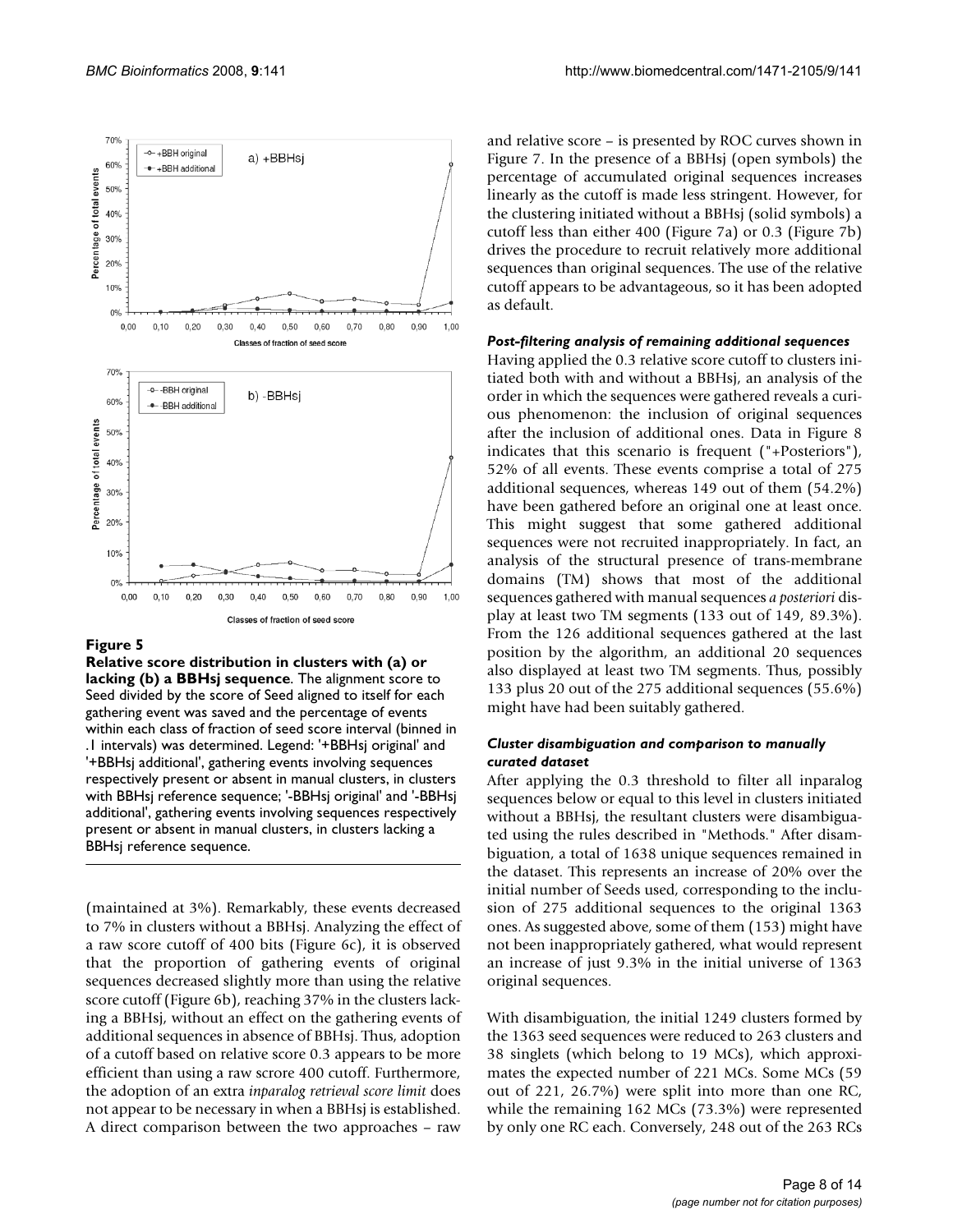

**ROC curves comparing the raw and relative score approach**. Each point represents cumulative recruitment over a given cutoff – highest percentages correspond to no cutoff; 400 raw score and 0.3 relative score are indicated.



### Figure 8

**Additional sequences recruited before original ones**. Additional sequences are shown per relative score range with (white bars) or without (black bars) original sequences being recruited subsequently.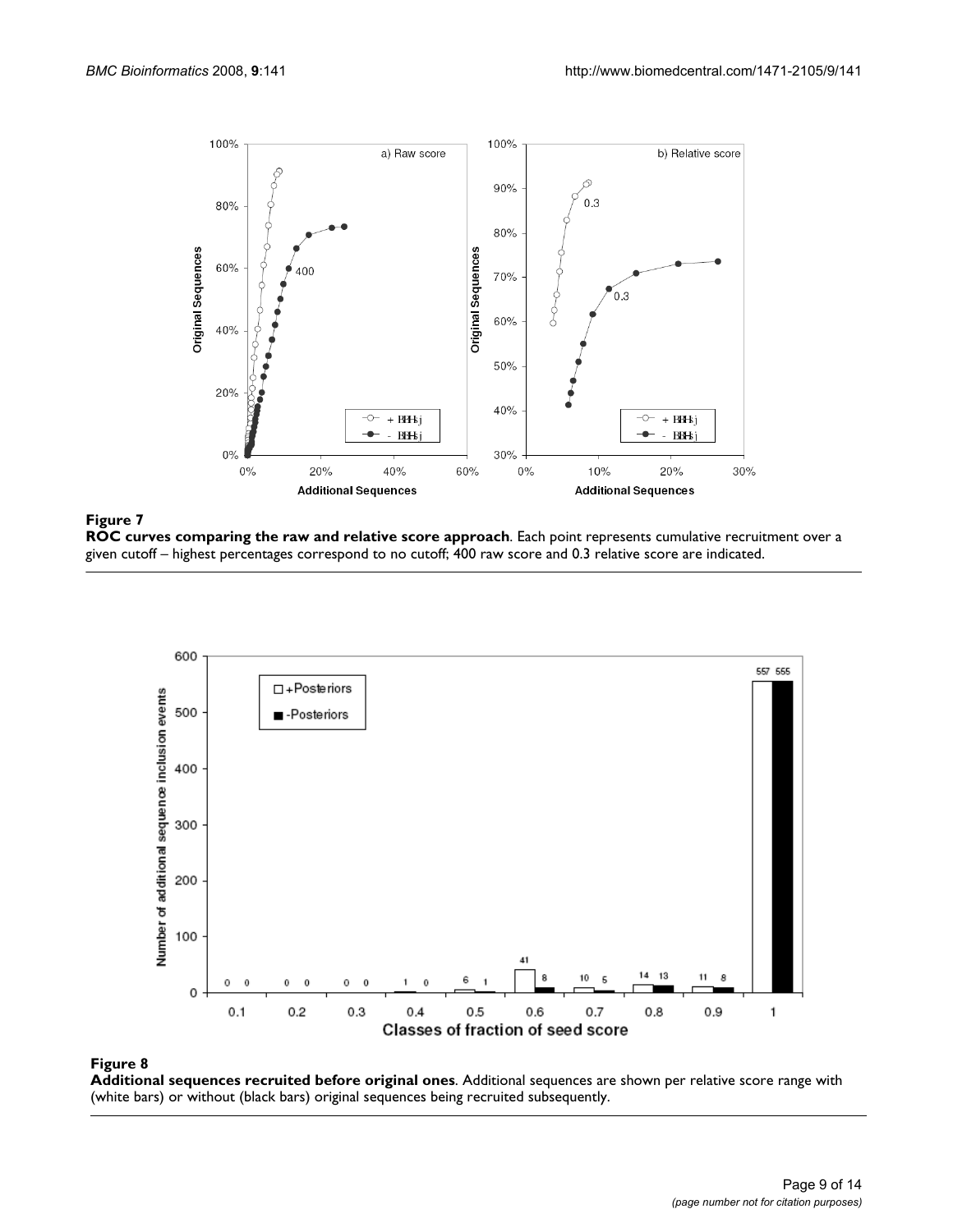(94.3%) were built with sequences from only a single MC, and within these, just 118 RCs (47.5% of 248) have gathered additional sequences. Indeed, in 100 of these 118 RCs, all additional sequences display more than two TM segments.

Seed Linkage has merged sequences from 25 MCs to produce 15 of the 263 disambiguated RCs. This is unlikely to be explained by mixing of unrelated proteins since all alignments are required to surpass a 10-10 E-value cutoff. From these 15 RCs, 12 result from the merging of all elements of the involved MCs. As an example, the neighbor joining (NJ) tree for the sequences present in RC1219 is shown in Figure 9a, wherein three MCs plus two additional sequences have been grouped. Moreover, the three remaining merged clusters represent exclusive cases also illustrated in Figure 9: RC254 has mixed all sequences from MC117 (size 9) together with one sequence from MC118 (size 2), the other sequence from MC118 has not built a cluster when used as Seed (represented on Figure 9b as a dashed branch). Note that, when used as Seed, sequence gi7293823 (MC118) was able to gather 5 out of 7 sequences from MC118 (labeled with asterisks in Figure 9b), what is the likely reason for all sequences being merged in RC254. In Figure 9c it is shown the merging of all sequences from MC248, divided in two main branches, with one sequence (gi7297676) from MC249 (size 3), closely placed between them. The two remaining sequences from MC249 have built a duplet with each other (represented as the dashed branch) and none of them included gi7297676 when they used as Seed. The last case of partial merging of clusters occurred for RC12 that merged all sequences from MC4 with four out of five sequences from MC2, while the remaining sequence from MC2, that was not included in RC12, has built the RC11 by recruiting two additional sequences. All these examples illustrate the consistence of clusters generated by Single Linkage that merge proteins judged as distantly related by manual curation.

# *Comparison to MultiParanoid approach*

We compared our approach to another method, MultiParanoid, that has been shown to be very efficient in defining inparalog and ortholog clusters among multiple proteomes [4]. The result of the comparison of Seed Linkage versus MultiParanoid using the manually curated clusters as reference is shown in Table 1. While MultiParanoid produces a slightly reduced number of clusters (214) as compared to the manual curation (221), Seed Linkage produced 263 RC. This might indicate that Seed Linkage is more stringent for propagating information between clustered sequences since Seed Linkage yielded a larger number of clusters (59 clusters are a subset of the manual ones and 15 MC are split into distinct RC). Furthermore, Seed Linkage has rebuilt clusters with a larger number of seed sequences, since the number of singlets is rather small (only 38 against 179) as compared to MultiParanoid. Addition of sequences not included in curation was not restricted to Seed Linkage given that MultiParanoid presented a compatible number. As mentioned above, 153 of them provide evidence of being appropriately gathered as judged by the criteria used during curation – detection of over two TM domains. Agreement with manual curation seems weak at first glance, since only 13 RC are a perfect match as compared to 132 MultiParanoid clusters; however, in 100 RC all additional sequences display over two TM domains, thus 113 RC compare better with these 132 MultiParanoid clusters.

As mentioned above, 15 Seed Linkage RC merge MC, but this is not restricted to our procedure, since in nine events a MultiParanoid is split in two or more Manual [4].

# *Usage with partial proteomes*

We selected from the 263 RC generated by Seed Linkage those clusters containing four or more sequences from organisms which we would artificially deplete to simulate an unfinished genome. For worm (Cel), fly (Dme) and human (Hsa), the respective set of 21, 15 and 88 clusters contained 115, 83 and 524 sequences. For each test, we randomly deleted 0 – 3 sequences from each of the 21 (Cel test), 15 (Dme test), or 88 (Hsa test) clusters, in turn, then dissolved the clusters. We then attempted to rebuild them using only the sequences of the remaining two organisms as Seeds (any remaining sequences from the test organism were present but not used as Seeds). The results are shown in Figure 10. With zero deletions from the test organism (X axis value at 100%), about 80% of the sequences were clustered by the Seeds from the other two organisms. This indicates that the clustering of the remaining 20% sequences from the test organism depends, at least in part, on paralogs from that test organism. Deletion of 1, 2, or 3 sequences per cluster yielded a linear recovery rate. For example, for fly, when three sequences per cluster were removed (retaining 34% of sequences in the recruitable set), 30% of all fly sequences (93% of the recruitable set) were clustered (triangles). The average clustering for each depletion test was 82% (that is, 82% of the clusterable sequences did indeed cluster) indicating that Seed Linkage can be applied to unfinished proteomes as well.

# *Usage with a single iteration*

Besides being used up to convergence, Seed Linkage can be used in single-run mode ( $r$  parameter = 0). A comparison of performance is shown in Table 2, together with an execution that limited the gathering of only one Reciprocal Best Hit (RBH) per Seed per organism (one inparalog in the Seed organism and one ortholog in Other Species). Clustering with the default usage produced clusters of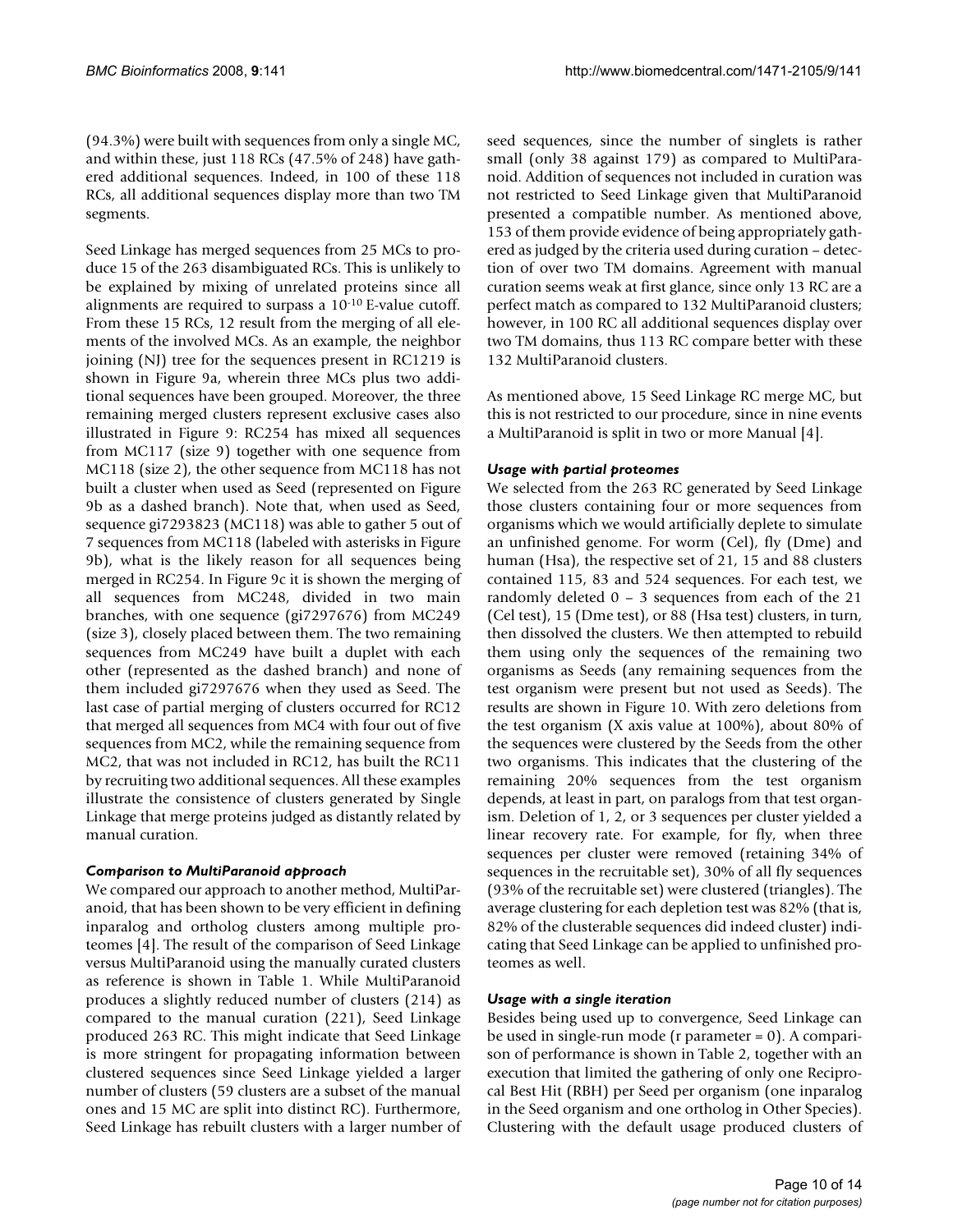

**Neighbor joining trees of merged clusters**. **(a)** Rebuilt Cluster RC1219 merges completely the three manually curated clusters MC96, MC98 and MC297 (represented in brackets) and additional sequences. **(b)** RC524 merges partially the clusters MC117 and MC118 and the remaining sequence from MC118 (C14F5.4, represented in the tree as the dashed branch), forms a singlet when used as Seed. When used as Seed, sequence gi72933828 gathers five sequences from MC117 (assigned by asterisks). **(c)** RC 1171 merges all sequences from MC248 with one sequence from MC 249. It is also represented the cluster RC1176, rebuilt by the remaining two sequences from MC249 (dashed branches). **(d)** RC12 gathers sequences from MC2 and MC4 have been merged. However, the remaining sequence from MC 2 (gi7296517) has formed the RC11 together with two additional sequences (not associated to the MC brackets).

mean size similar to the manual ones, while RBH grouped 1449 sequences in 402 clusters. The recall rate (sensitivity) that represents the amount of manual sequences that were clustered (not singlets) was comparatively high (97%) for both single iteration and convergence. Determination of Sensitivity with the raw results favors RBH execution; however, if one considers the recruited additional sequences that bear two or more trans-membrane domains (TM) as valid gathering events, then the Specificity\* favors both single iteration and convergence. Thus, the advantage of using the convergence method seems to be increasing the linkage between clusters, resulting in a closer approximation of their number and mean size to the manual set.

#### **Discussion**

Seed Linkage was developed as an application to enrich the knowledge of similar proteins in species other than the Seed Organism. The present large size of proteome databases such as UniProt [12] suggests that a BLAST search involving all sequences against themselves would require an excessive amount of processing. Seed Linkage simplifies the search, focusing on the subjects of the Seed.

Similar to the approach used by Inparanoid, particular importance is given to the score between Seed and the best scoring Seed subject that establishes with Seed a Bidirectional Best Hit (BBH) relationship. Using a manuallycurated dataset of trans-membrane proteins from worm,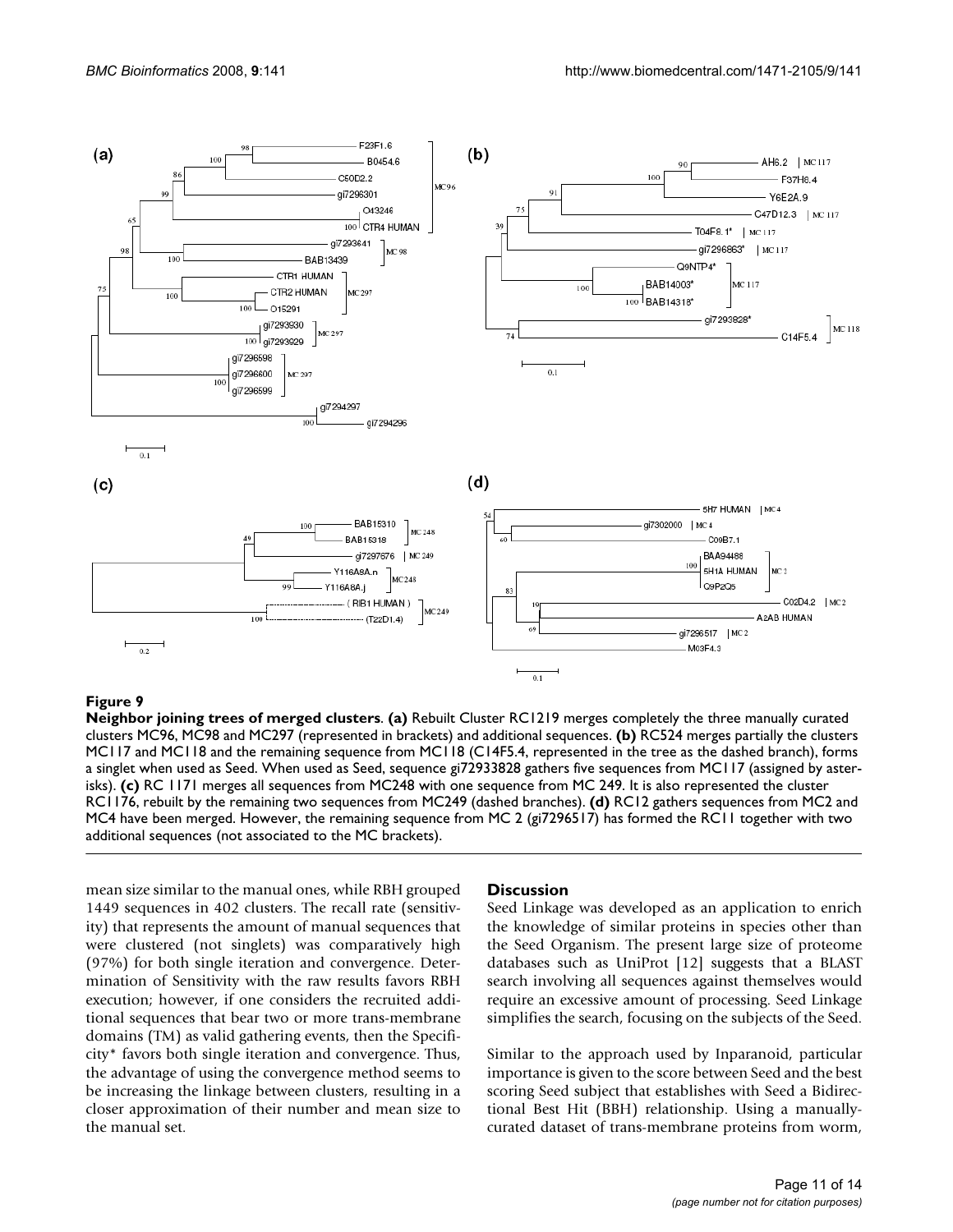|                                                | <b>Seed Linkage</b>     | <b>MultiParanoid</b> |
|------------------------------------------------|-------------------------|----------------------|
| Number of RCs                                  | 263                     | 214                  |
| Additional sequences                           | 275 (153 <sup>a</sup> ) | 224                  |
| Singlets (non clustered manual sequences)      | 38                      | 179                  |
| $RC = MC$ (perfect match)                      | 13                      | 132                  |
| $RC = MC + additional sequences$               | 118(100a)               | 28                   |
| $RC = MC$ - some manual sequences <sup>b</sup> | 59                      | 17                   |
| MC is split in two or more RC <sup>b</sup>     | 15                      | 9                    |
| Two or more MC are merged in RC <sup>b</sup>   | 15                      | q                    |
|                                                |                         |                      |

**Table 1: Comparison of Seed Linkage** *versus* **MultiParanoid using manually curated clusters as a reference.**

additional sequences display two or more TM segments; bincluding or not additional sequences, MC: manually curated clusters, RC: rebuilt clusters.

fly and man, we found that 37% of all gathering events (Figure 6a) were initiated by finding a BBH subject (BBHsj) in a species different from the Seed Organism. When this happens, the *inparalog retrieval score limit* is made equal to the score obtained by the alignment of Seed and BBHsj, both within the Seed Organism and in the Candidate Species as well (Figure 1). Most of the grouped sequences when a BBHsj is attained corresponded to the ones listed in the manually curated database used as reference. However, it is possible that additional sequences are actually correct recruitments (Figure 8 and Table 1).



#### **Figure 10**

**Simulation of a novel and unfinished genome**. Seed Linkage rebuilt clusters containing four or more proteins from the indicated (test) organism were selected and  $0 - 3$ paralogs were artificially removed. Sequences of the other two complementary organisms were used as Seed and the percentage of recovery of the sequences from the indicated organism in clusters is shown. Complete recovery of paralogs would be represented by a diagonal line from zero up to 100% in both axes.

Seed linkage then continues the search for related proteins by two means, aiming to group inparalogs both in Seed Organism, using Seed as bait, and in Candidate Species, using the BBH relationship established by a recruited inparalog in the Seed Organism. We tested the performance of Seed Linkage and found better results when the iterative searches of sequences in Candidate Species that are initiated by a recruited inparalog is limited by the initial score between Seed and its BBHsj (data not shown), which makes the procedure more robust since one intended use of Seed Linkage is to identify circumstances that warrant propagation of information associated with Seed.

Inparalogs from the Seed Organism often are able to simultaneously recruit additional inparalogs in the Seed Organism, by establishing an additional BBH relationship with a Candidate Species. For example, from all gathering events in a cluster initiated by a Seed-BBHsj match, 11% do not involve the Seed itself.

Special attention was given to cases when a BBHsj was not found, to establish an *inparalog retrieval score limit*. For the studied curated database, such events occurred often (58%, Figure 5a, adding the last two bars). Two possible limits were investigated: a raw score and a relative score. The relative score was chosen to reflect a proportion of the score that the Seed shows when aligned to itself, thus incorporating the information of its size. Analysis of the distribution of the scores during the event of recruitment allowed us to find an empirical value for the *inparalog retrieval score limit*, so we could attain results that are similar to the processes initiated in the presence of a BBH relationship between Seed and BBHsj. The greatest performance was yielded by setting the value to 0.3 (Figure 5b), which reduced the recruitment of additional sequences to an acceptable rate. In our implementation, we provide support for users who wish to apply more stringent limits based on inspection of Figure 5. In the absence of a BBHsj, the *inparalog retrieval score limit* of 0.3 might benefit of an adjustment *a posteriori* to adapt to each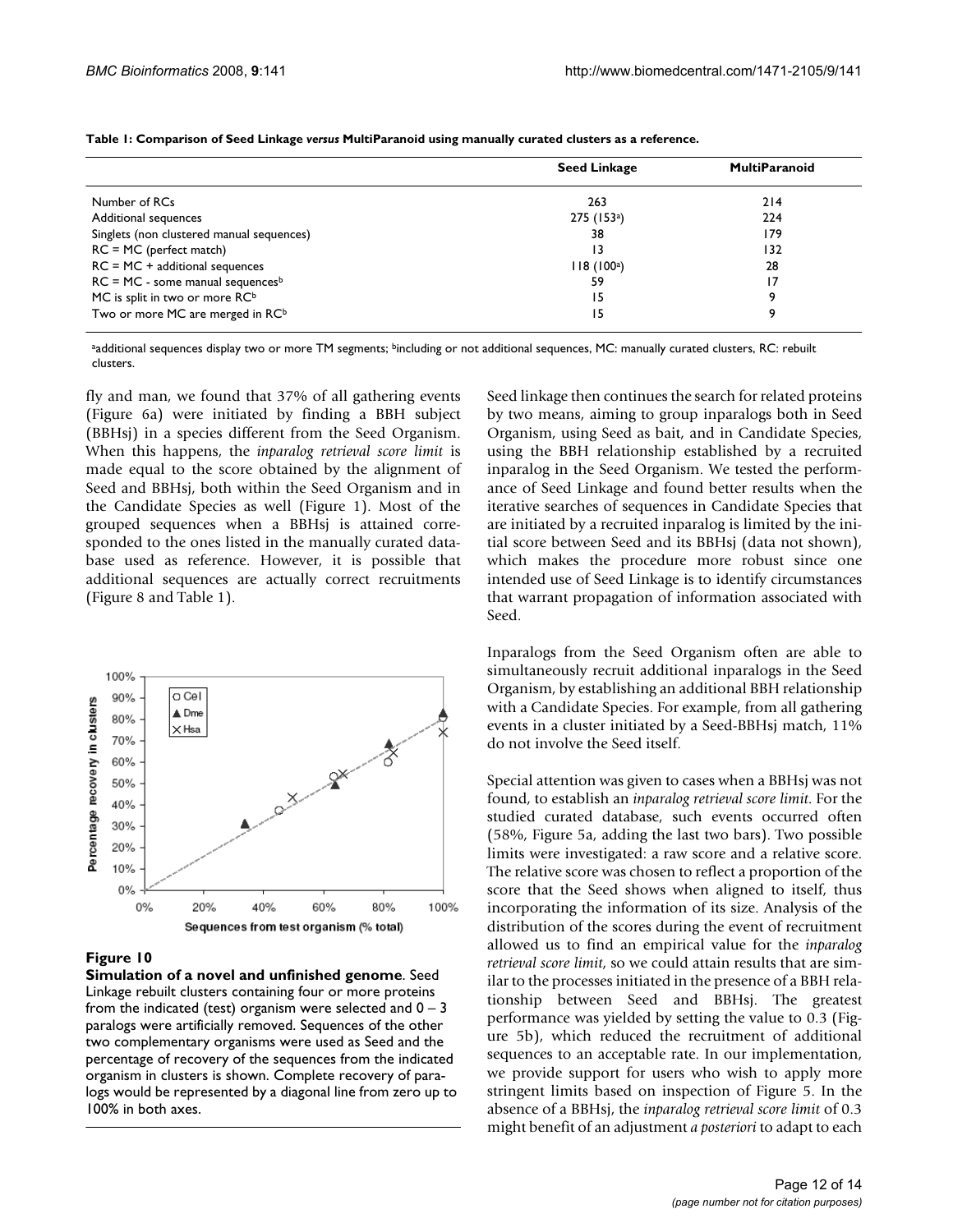**Table 2: Comparison of Seed Linkage usage under different iterations.**

|                          | Manual  | RBH  | One iteration | Convergence |
|--------------------------|---------|------|---------------|-------------|
| Sequences                | 1363    | 1449 | 1605          | 1638        |
| Clusters                 | 22 I    | 402  | 302           | 263         |
| Mean cluster size        | 6.2     | 3.6  | 5.3           | 6.2         |
| Singlets                 | 0       | 158  | 44            | 38          |
| Originals in clusters    | 1363    | 1205 | 1319          | 1325        |
| Sensitivity <sup>a</sup> | 100%    | 88%  | 97%           | 97%         |
| Additionals              | 0       | 87   | 242           | 275         |
| Additionals $<$ 2 TM     | 0       | 6    | 28            | 36          |
| Specificityb             | $100\%$ | 93%  | 84%           | 83%         |
| Specificity*,c           | 100%    | 89%  | 96%           | 96%         |

aSensitivity = Originals in clusters/Total of Manual Sequences;  $b$ Specificity\* was b specificity\* was determined considering sequences with 2 or more TM domains as True Positives.

protein family. Further studies in this respect are envisaged.

Many databases group similar proteins and propagate the information amongst the members. Two examples of such databases are GOA (Gene Ontology Annotation, by EBI [13]) and KOG (the eukaryotic version of COG, by NCBI [6]). If we consider a database as a table composed of a column for each organism and a row for each protein, it might be noticed that GOA prioritizes the enlargement of the columns, which will contain very different number of gene entries per organism. Conversely, databases such as KOG strictly target the completion of the rows, listing all genes with similar function in the constituting organisms. Several approaches tend to focus more on these rows (proteins) than to enlarge the columns (organisms), although they might actually work on between those goals, such as Inparanoid/Multiparanoid, OrthoMCL [14], Kegg Orthology [15], and EGO [16], amongst others. Seed Linkage joins these efforts with a declared option for grouping cognate proteins from multiple organisms beginning with only one sequence, through connectivity saturation with that Seed sequence. As an example, using a protein from a dicot plant as Seed, it might be able to gather similar proteins in monocot plants, which in turn can act as a better reference sequence for similarity searches in the monocot Species. Moreover, Seed Linkage adds two relevant functionalities: (i) it does not require the Candidate Species to have completed genome and (ii) it saves computing time since it does not require alignment of all sequences to each other.

Certainly the recruitment yielded by Seed Linkage is amenable to additional approaches to validate the clustering such as literature support [17], mapping of conserved domains [18], alignment of secondary structure, etc.

Indeed, a comparative analysis of Seed Linkage and Multiparanoid did not yield the same results (Table 1), although a similar number of clusters and performance were obtained. However, Seed Linkage recruits, with an acceptable level of confidence, a significant number of candidates, maximizing the search on all available proteomes while minimizing computing time. The software is made available for the research community, and a web service dedicated to Seed Linkage is currently under construction. Seed Linkage is also currently being used to construct a Database for Protein Defense Mechanisms in plants.

### **Conclusion**

The Seed Linkage software was produced with the aim of clustering cognate proteins from multiple organisms beginning with a single sequence through connectivity saturation with that Seed sequence. The method results were comparable to conventional clustering approaches. Generating clusters based only on a protein of interest is less time consuming than generating clusters for whole proteomes, and can be applied to establish members from unfinished proteomes as well.

### **Availability and requirements**

• **Project name:** Seed Linkage clustering of related protein sequences;

• **Project home page:** [http://biodados.icb.ufmg.br/seed](http://biodados.icb.ufmg.br/seedlinkage) [linkage;](http://biodados.icb.ufmg.br/seedlinkage)

- **Operating system:** Linux;
- **Programming language:** PHP;

• **Other requirements:** PHP 5 or higher, MySQL 5 or higher, NCBI BLAST package;

• **Any restrictions to use by non-academics:** License needed.

• **NCBI Taxonomy database:**[http://ftp.ncbi.nih.gov/pub/](http://ftp.ncbi.nih.gov/pub/taxonomy) [taxonomy](http://ftp.ncbi.nih.gov/pub/taxonomy)

# **Authors' contributions**

AB-S created, implemented and tested the proposed algorithm; created and conducted the pilot tests and wrote the paper. VPS helped in the algorithm discussion, development and implementation. RS and JMO advised in the algorithm implementation, discussed the pilot tests and coordinated the method development. JMO created the paper's main idea and supervised the writing of the paper. All authors read and approved the final manuscript.